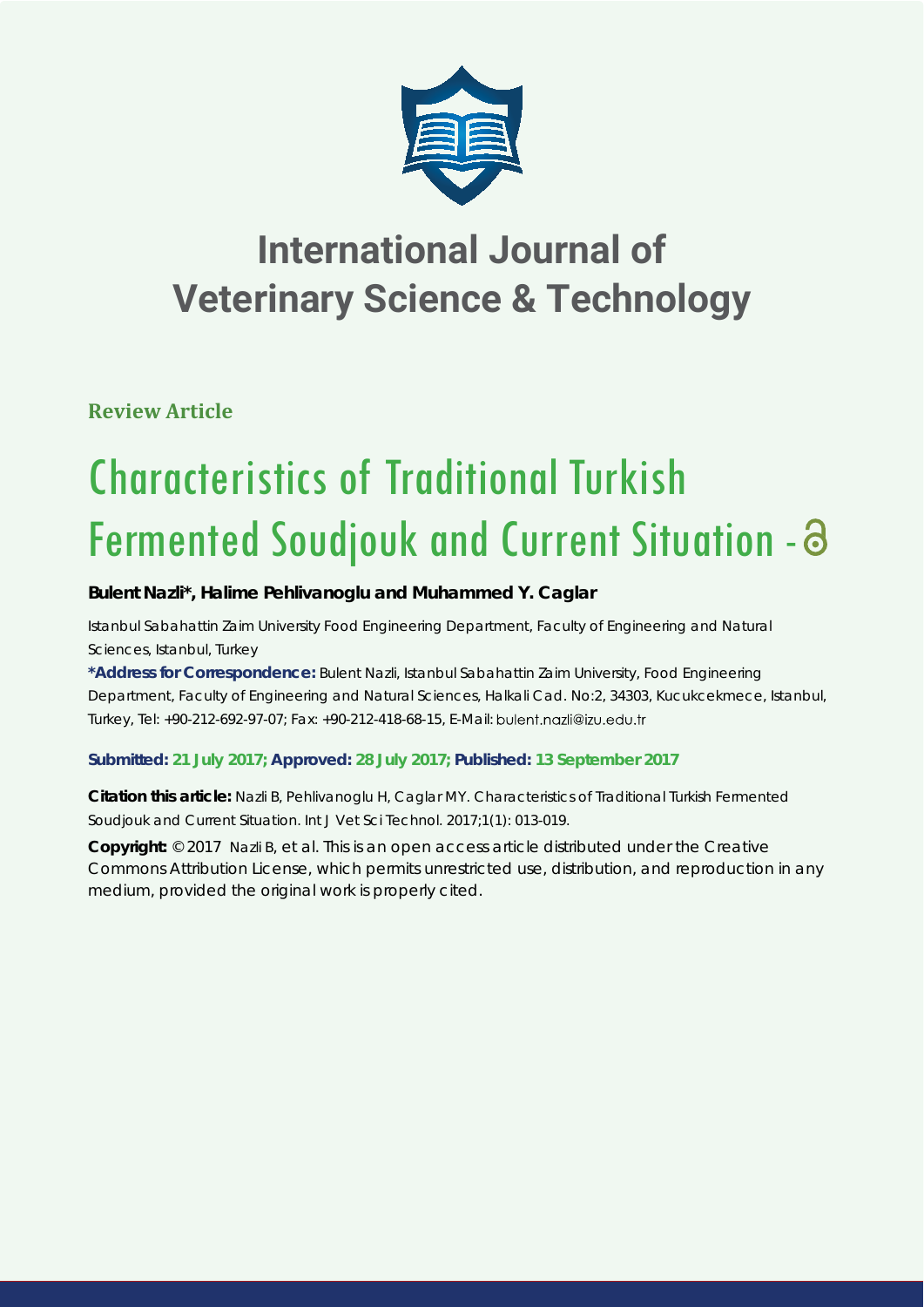#### **Abstract**

In this review study, it is aimed to give an information about the current situation and characteristics of the Traditional Turkish Fermented Soudjouk which has been known since ancient times and consumed with appreciation by the people of our country.

For this reason, the information was gathered on the importance for health and nutrition of traditional Turkish fermented soudjouk and its production technology, sensory, physico-chemical, microbiological characteristics and its current situation and was given in accordance with a certain plan.

According to this, in soudjouks produced without heat treatment, it was determined that its characteristics which subject consumer liking of soudjouk was formed the result of fermentation that occured in completely natural conditions.

In parallel with the information gathered, it has been concluded that the traditional Turkish Fermented soudjouk is a useful product for nutrition and health due to valuable nutrients and probiotic microorganisms included and so the presence of the product should be protected and its geographical marking as a national product should be made in Turkey.

**Keywords:** Fermentation; Soudjouk (Sucuk); Ripening; Starter Culture; Probiotic

#### **INTRODUCTION**

In food technology, food production and preservation methods such as fermentation, fumigation, drying and salting have been used for years to conserve food and consume more varied flavors and aromas [1].

The fermentation is a natural method that enhancing the nutritional value of foods by the synthesis of essential amino acids and vitamins and it is a metabolic process that there energy is release biochemically with partially oxidized of carbohydrates and related compounds in the absence of any electron acceptor [2].

Traditional Turkish Fermented soudjouk is a fermented meat product produced usually in the autumn season, by adding animal fat, spices, garlic and salt to cattle and buffalo meat, after thoroughly mixing, filled into natural intestines and left to natural fermentation for 15-20 days [3,4].

During fermentation under natural conditions the natural microflora of meat, fat and spices origin evolves over time depending on ambient conditions and causes to shape the desired properties specific to fermented soudjouk due to the enzymatic activities of microorganisms [5]. In particular, the natural taste, odor, flavor and aroma characteristics formed by fermentation are greatly appreciated by the consumers and increase the demand for the product.In the studies on fermented soudjouk ripened under natural conditions, it was determined that lactobacilli, micrococci, pediococci and some molds and yeasts were dominant in fermented soudjouks [6-8].

These microorganisms started to be used as starter cultures and probiotics in fermented products due to their desirable characteristics [9]. In fermented soudjouks, it is reported that Lactobacilli is effective directly in pH reduction and aroma formation and indiretly color formation with lactic acid making up, Micrococci and staphylococci play a role in the formation of color and aroma by reducing the nitrate. Therefore, in many countries these microorganisms are used extensively as starter cultures, to control fermentation in soudjouks, shorten the ripening period, and obtain product of standard type and quality at the desired level [10]. It has been determined that the lactic acid bacteria commonly detected in Turkish soudjouks are *L.sakei*, *L. plantarum*, *L.curvatus* and *L. Brevis* [11,12].

In Turkey, despite the production of natural soudjouk is wide spread, the production is usually carried out in small-scale enterprises. On the other hand, medium and large scale enterprises prefer to produce semi-fermented soudjouks or the soudjouk-like products heat-processed due to high production cost and longer time. Some companies are selling heat-processed soudjouk-like products to the market with a natural fermented soudjouk label, which causes consumer deceptiondue to product imitation and adulteration [13].

The consumers are looking for natural flavors that they like and are used to. If the fat compositionis well adjusted,the natural fermented soudjouk is a valuable meat product in nutrition due to its useful microorganisms and its metabolism products that are contained. However, in recent years, the Traditional Turkish Fermented Soudjouk has been reduced to extinction due to the rapid development of technology and the increase in population [14,15].

This review study was carried out with the aim of revealing the characteristic of the Traditional Turkish Fermented Soudjouk consumed in Turkey and its current situation.

#### **DEFINITION AND IMPORTANCE OF TRADI-TIONAL TURKISH FERMENTED SOUDJOUK**

Traditional Turkish fermented soudjouk is a fermented meat product that is produced by simply drying soudjouk under natural conditions without using starter cultures or heat treatments [16]. Generally, it is mostly produced in the autumn months when the air temperature, air flow and humidity are most suitable. It is filled with natural spices, salt and sugar into the meat-fat mixture and then ripened by natural fermentation and dried for 15-20 days in the open air [6,12,17].

According to Turkish Standards Institute (TS-1070), Turkey, soudjouk is defined as a traditional meat product for which, thermal processing is not applied. The major steps in this process include the separation of fat, bone, tendon, fascia, cartilage, lymph ovules and large nerves and veins from bovine and ovine meat, (ii) mincing by meat grinder or cutter, (iii) addition of salt, red pepper, black pepper, cumin, a variety of spices, condiments, starter cultures, body fat, internal fat, tail fat, kidney fat and one or more additives that are allowed by the legislation (iv) to be mixed into minced meat and filled in natural and artificial intestine casing and subjected to fermentation [18].

According to the Turkish Food Codex Meat and Meat Products Communique, the fermented soudjoukis defined as a fermented meat product which is not heat treated and its cross-section isof mosaic apperance.In these products minced bovine and/ or ovine meat and/ or fats are mixed with flavorings and are filled into the natural or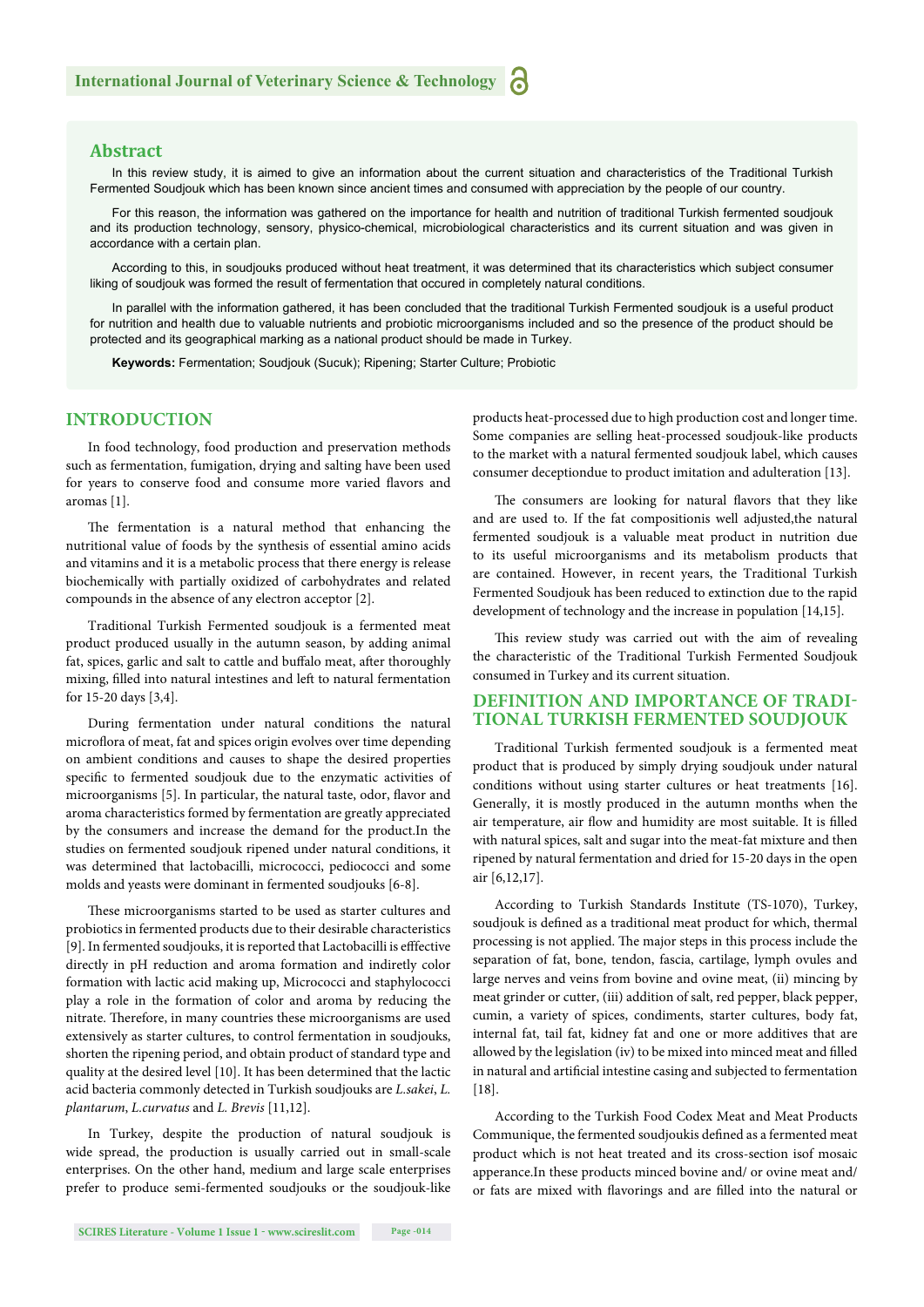artificial casing and the humidity is reduced to 40% or less through controlled fermentation and drying process [19].

These definitions are not specific to the Traditional Turkish Fermented Soudjouk and generally specify all sausages/soudjouks produced in Turkey. There is still no standard for traditional Turkish fermented soudjouk and in our opinion, legal regulations on meat products are insufficient.On the other hand, there are published scientific studies on Traditional Turkish Fermented Soudjouks in Turkey [10,20-24].

Fermented soudjouks constitute a significant portion of ready to serve meat products in our country and their share in meat products is approximately 42% in the market which demonstrates the importance of fermented soudjouks in the diets of Turkish people [25].

The soudjouks produced by natural fermentation have superior properties compared to the soudjouks produced by controlled fermentation using industrial starters. The reason for this is the quality of the raw meat used, the nature of the technology used and the specific structure of the natural flora [5,26].

Fermented soudjouks produced by natural fermentation without heat treatment are nutritionally valuable due to their high quality protein contents, B group vitamins, minerals, trace elements and other bioactive compounds [27]. The technological processes applied to meat products, especially heat treatments, can reduce the nutritional value of meat products by reducing the bioavailability of amino acids [28].

Fermented soudjouks in addition to their nutritive properties are considered probiotic meat products due to the beneficial bacteria they contain. Probiotic meat products are among the health-related products which have increasing importance in today's food sector. These products have positive effects on health as well as features such as imparting flavor and aroma to the product, improving physical structure and influencing on microbiological flora [29].

Probiotics are defined as live microorganisms that, when taken at a sufficient level, have positive effects on host health and provide microbial balance of the intestinal tract [30,31]. The dominant microclora of the traditional Turkish Fermented soudjoukis Lactobacilli that is being accepted as the most important probiotic. Lactobacilli that develop in completely natural conditions has great importance for product safety and consumer health. The studies are conducted to protect these microorganisms against adverse effects of external influences and stomach digestion conditions [11,32,33].

On the other hand, in natural conditions, it is difficult to reproduce soudjouk of the same quality and standard. Moreover, due to the increasing population, technological developments and increases in demand, soudjouk production in the standard and the same quality has become mandatory in every season of the year [34].

Consequently, the production of heat treated soudjouk-like products, which has a low production cost and short production time, has become very popular in Turkey due to the ever increasing demand from the consumers [15,35].

These emulsified products are subjected to heat treatment without using starter cultures and by the addition of some chemical substances. They can be presented to the market within 2-3 days as soudjouk-like products. In fact, these products are sausages and salami which artificially gained sensory qualities of femented soudjouk. The consumers can choose these products knowing they were not naturally produced which are also more economically available in the market place [13,36].

However, some companies are launching these products to the market with the more expensive and more desirable fermented soudjouk label which lead to consumer deception. In addition such companies taking risks in terms of health due to imitation and adulteration.

For example, in a study conducted by Pehlivanoglu et al. [13] 30 soudjouk samples present in the Istanbul market with fermented soudjouk label were examined and it was determined that 8 samples (26.6%) were fermented soudjouk products, 9 samples (30%) were semi-fermented and 13 samples (43.3%) were heat-treated nonfermented soudjouk in terms of sensory, physico-chemical and microbiological properties.

On the other hand, in this study, it was observed that soudjouks produced using starter culture did not fully reflect the characteristics of traditional Turkish fermented soudjouk. Because these soudjouk were produced in a shorter time using starter culture and heat treatment. In general, they are transformed into different products in terms of flavor characteristics and health implications when compared to traditional Turkish fermented soudjouk.

In this sense, in the first meat products "Sucuk" workshop report made in 2010, it was expressed that the heat-treated soudjouk-like products caused unfair competition among producers, that these products could mislead the consumer and that legal regulations and standards about soudjouks were not clear and sufficient. Finally, the reports stated that the inspections were inadequate and the legislation was interpreted differently by different units of government and companies [15].

#### **PRODUCTION TECHNOLOGY OF TRADI-TIONAL TURKISH FERMENTED SOUDJOUK MEAT AND FAT CHOISE**

Cattle and buffalo meat kept under proper conditions and slaughtered when the animals were between the ages of 6-8, are generally used in production of fermented soudjouk. The carcasses that are obtained after slaugtering are stored at  $+4^{\circ}$ C for 48 hours. The pH value is reduced around the isoelectric point (pH 5.2-5.6) and meat is separated from bone. After ward, the meat parts are kept in cold storage at 80% relative humidity and at  $+1^{\circ}$ C temperature for 24 hours [12,37]. The obtained meat has low water retention properties, a lighter aroma and high coloring ability and have a pale and tight appearance [38].

Further addition of meat fats from other stokes is also carried out to increase the fat content of fermented soudjouks. For this purpose, body fat, inner fat, tail fat and kidney fat or mixtures there of are added to soudjouk at a rate of 20-40% [39]. The fat that are added to the fermented soudjouk are the ones that are added from the outside except the fat containing the meat. For this purpose, body fat, inner fat, tail fat and kidney fat or mixtures are added to soudjouk at a rate of 20-40% [39].

#### **Soudjouk paste preparation and filling**

The meat, which is used in preparing the soudjouk, is removed from the rough fat that is observed after separation from the bones. Then, it is cut into pieces the size of  $6 \times 8$  cm and stored in cold storage for 8-12 hours at 0-4°C. The meats lose some of their weight due to the loss of water during the storage period. At the end of storage, first the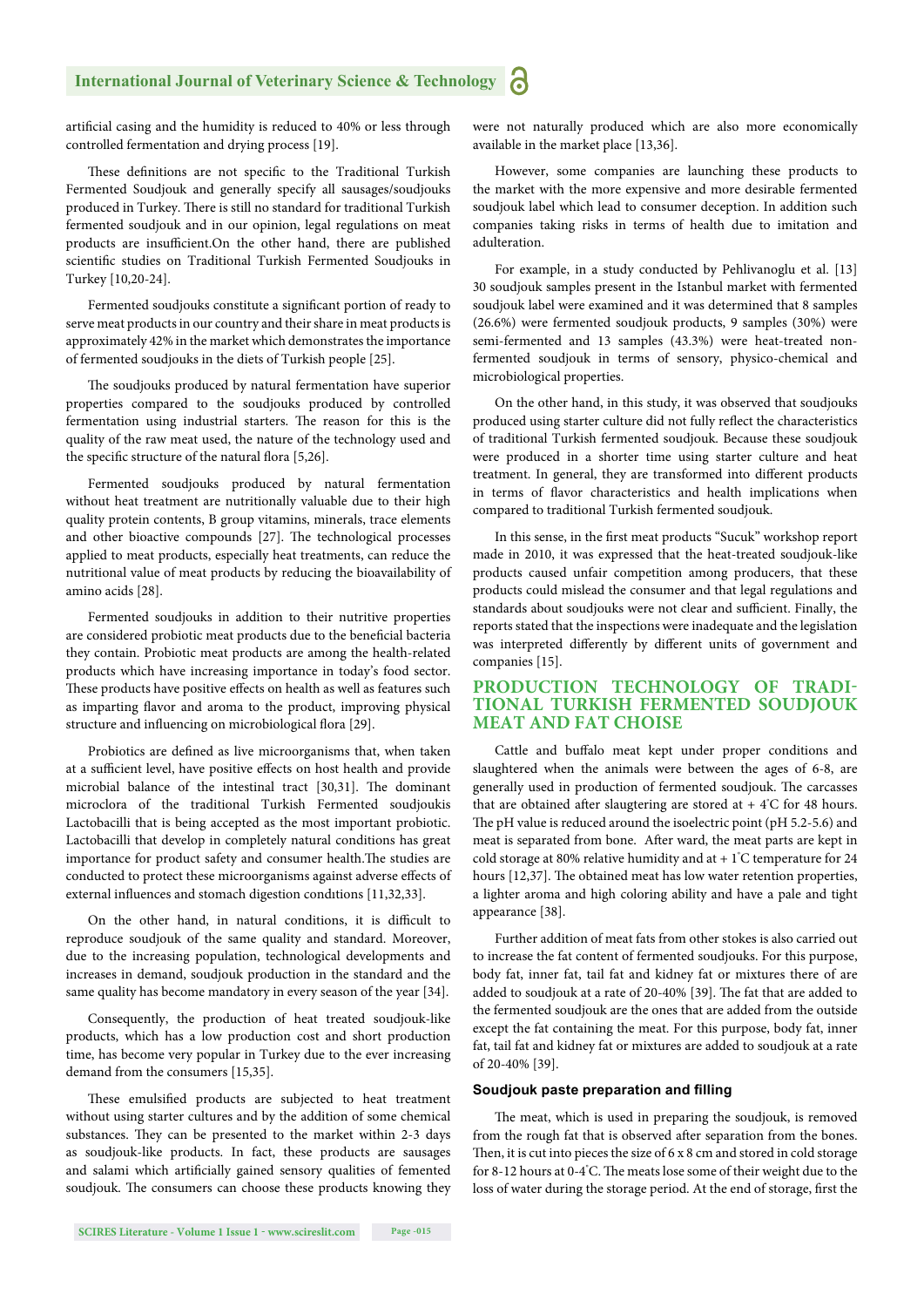meat and fats pass through the meat mincer and then meat, fat and spices are properly mixed [12,37].

Spices added to the soudjouks include red pepper (0.5-0.6%), black pepper (0.3-0.7%) and cumin (0.6-1.5%), garlic (0.4-1%), sugar (0.4-1%), salt (2.0-3.2%). Legal limits for nitrate (0.025%) and nitrite  $(0.015%)$  addition also have to be followed. The obtained soudjouk pasteis kept in cold storage at 0-4° C for 1 day [39].

The prepared soudjouk paste is filled into small intestines of cattle, and after the connection of the ends of the covers and small holes are opened to the cover surface for evaporation of water during drying [12].

#### **Fermentation and ripening**

After the filling process, the soudjouks are hanged in open areas called "Cardak" during autumn where they are exposed to heat (10- 15° C), humidity (80-90%) and wind (1-1,5 m/ sn). Here, for 15-20 days, soudjouks gradually dry out, and the ripening during microbial fermentation influences both internal and external characteristics of the product [8, 21].

The drying in soudjouks takes place from inside to outside where the water comes out partly by the diffusion and partly from the small canals between the rough texture particles of soudjouk paste. The presence of ducts that provide drying in soudjouks depends on the amount of fat added and on the temperature of the meat and the fat as well as the sharpness of the instruments used for meat grinding [38,39].

The quality and storage stability of the fermented soudjouks is largely dependent on their moisture content that has been properly lost during ripening. The degree of drying rate, the content and degree of mincing the soudjouk paste, the thickness of the soudjouk coil, the temperature, humidity and air current applied during ripening are factors that influence the soudjouk quality [12].

In fermented soudjouks the ripening is characterized by the aroma, flavor, color and consistency characteristics which are developed as a result of the biochemical reactions formed by the enzymes of various microorganisms [5,7,40].

The presence of a desired microflora in fermented soudjouks is required for biochemical reactions. The role of these desired microorganisms in soudjouk ripening, are to create color, to reduce the pH, degrading the glycogen present in the meat, to provide an acidic environment, to form aroma and flavor degrading fats and to prevent the development of undesirable bacteria [17,41-43].

#### **CHARACTERISTICS OF TRADITIONAL TURKISH FERMENTED SOUDJOUK**

Characteristics of fermented soudjouks consist of a series of biochemical, microbial, physical and sensory changes that occur during soudjouk ripening at a certain relative humidity, temperature and air flow conditions [44,45].

These changes, which are the result of fermentation, are defined as pH decrease, microflora change, reduction of nitrate to nitrite and nitrosomyoglobin formation, increased solubility and gelation of myofibrils and sarcoplasmic proteins, proteolytic, lipolytic and oxidative changes and acidification resulting from dehydration [43,46-48].

#### **Sensorial properties**

In traditional Turkish fermented soudjouks, the sensory properties such as appearance, color, consistency, cross-section, flavor and aroma are shaped depending on the applied technological processes and the microbial activities that occur during fermentation [49,50].

The soudjouk paste filled in the intestines should be in homogeneous appearance, there should be no folds, molds, salt stains and bacterial spots on the outer surface of the soudjouk casing. Especially fats should not flow out from the intestines. Good mixing of meat, fat and other materials in the soudjouk and proper filling of the intestines gives a homogeneous appearance and a smooth crosssection character [51].

A ripe soudjouk has a normal red meat color, and this color should be the same on the outer surface and along the crosssection of the fermented soudjouk. Nitrite and nitrate, which are used according to the legal limits play an important role in colour formation and stabilization. These chemical substances provide reliability in soudjouks. The formation of color in soudjouks is due to the reduction of nitrate to nitrites by bacteria and the formation of Nitroso-Myoglobin (NOMb) by combining the formed NO with myoglobin in the meat. Red pepper and sugar contribute to the desired colouring of soudjouks [12,52].

The consistency of fermented soudjouk should be medium; not too hard or too soft. For this reason, the meat used in production must be ripe meat and the meat fat mixture must be well-adjusted and well-chilled. In addition, a hard ring should not occur on the soudjouk surface which is an indication of drying faults. Fermented soudjouks should be easy to cut and the cross-section must be smooth. The fat on the cross section must be homogeneously dispersed and demonstrate marble-like appearance [26,51].

The flavour and aroma properties of fermented soudjouks due to formation of numerous volatile and non-volatile components during microbial fermentation. Amino acids, peptides, carbonic acid, sugar and their vicissitudes and organic salts are considered non-volatile aroma substances. Most of these compounds are considered to be the precursors of the volatile aroma substances that will be formed later towards the end of fermentation [46,53-55].

Spices such as red pepper, black pepper, cumin and garlic, and additives such as salt and sugar which are added to soudjouk paste play an important role in the formation of typical taste and aroma [12,39].

#### **Physico-chemical properties**

During the first days of fermentation, the pH value of the fermented soudjouk is between 5.6 and 5.8. due to the breakdown of carbohydrates by bacteria, the pH drops to 4.8-5.0. Likewise, in the first days of drying, the humidity 65-70% decreases gradually by 25-30% and drops to about 40% [12,56].

According to Turkish Standards Institute, TS-1070, pH value of Turkish soudjouk is between 4.7-5.4% and moisture content maximum is 40%, while the fat content can be up to 30% for the first grade, and up to 40% for the second grade. Protein concentration can be up to 20% for the first grade and up to 18% forthe second grade [18].

According to Turkish Food Codex Meat and Meat Products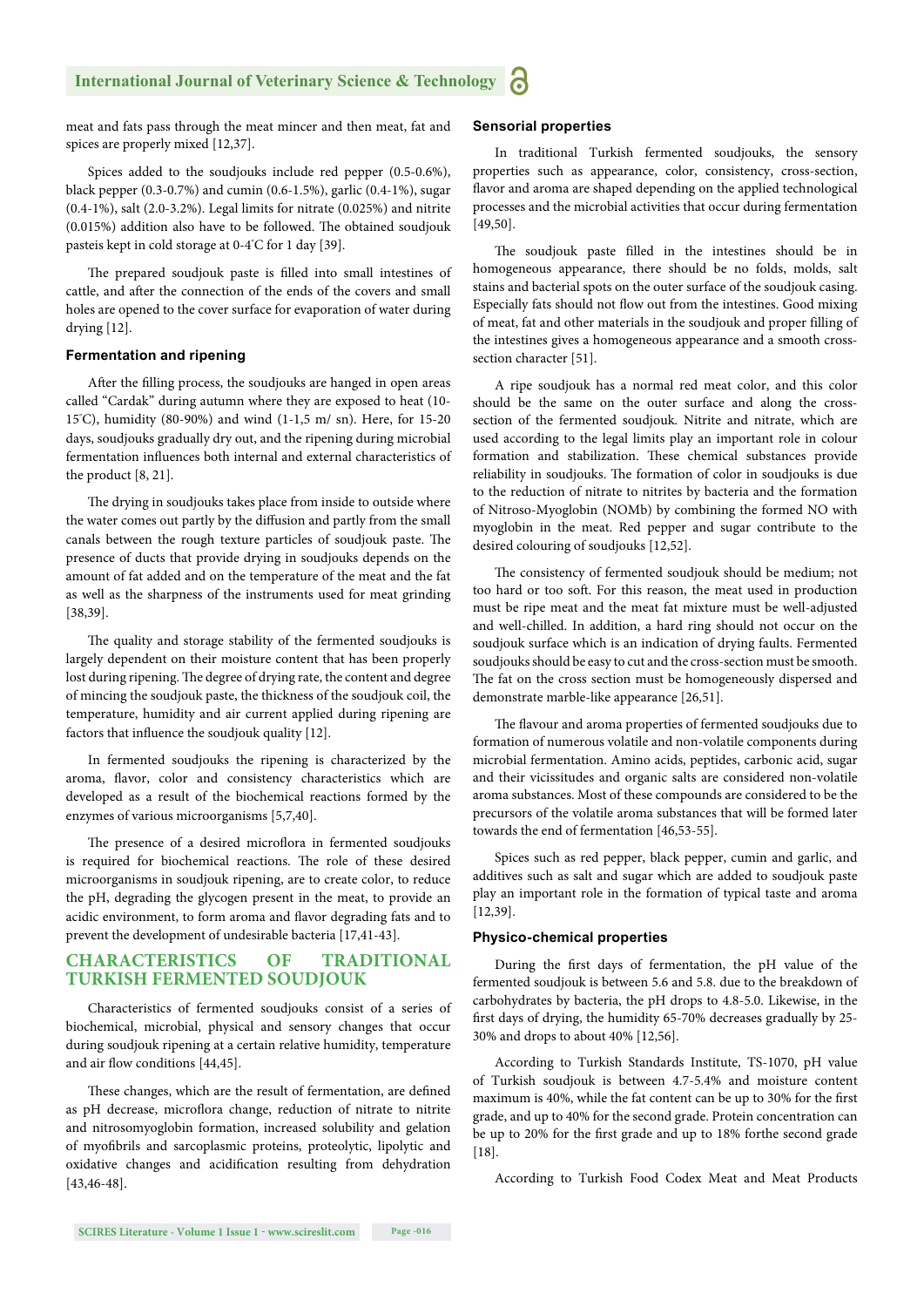Communique, it is necessary that the total protein mass of soudjouk is at least 16%, the amount of collagen is not more than 20% by mass of total meat proteins, the ratio of the amount of moisture to the total amount of meat protein is less than 2.5, the ratio of the amount of fat to the total amount of meat protein is less than 2.5 and the highest pH value is 5.4 in fermented soudjouks [19].

In a study conducted by Oksuztepe, et al. [23] on 100 fermented soudjouk samples sold in Elazig, it was determined that the average pH value, the amount of moisture, the amount of fat, and the amount of protein were 5.18, 38.75%, 35.22% and 21.92%, respectively. Similarly; in a study conducted on 30 fermented soudoudjouk samples sold in Konya, it was determined that the average pH value, the amount of moisture, the amount of fat, and the amount of protein were 5.24, 29.49%, 30.9%, 22.73%, respectively [20].

In a study on soudjouks produced by classical type and heat treatment, it was determined that the mean amount of moisture was 50-55% in heat treated and 45% in fermented soudjouk, the fat amounts in heat treated soudjouk 36% and fermented soudjouk 35%, the protein amounts in heat treated % 28 and 28% in fermented soudjouk [14].

#### **Microbiological properties**

The basis of fermented soudjouk production are the microorganisms, and the microflora detected in the soudjouk reveals the microbiological quality. These microorganisms contribute to the formation of desirable sensory properties such as taste, aroma and color of the soudjouk with their metabolic products [5,22,48,57]. The biochemical activities of microorganisms such as lactobacilli, staphylococci, micrococci, molds and yeasts are important in the formation of these fermented soudjouk characteristics [12,39].

In studies on fermented soudjouk, it was determined that the total aerobic mesophile microorganisms, coliform microorganisms, lactic acid bacteria, *Micrococcus*, *Staphylococcus*, mold and yeast constitute the microflora of soudjouks [10,20,21,23,24]. According to Turkish Food Codex Meat and Meat Products Communique, fermented soudjouks should not contain *Salmonella*, *Listeria monocytogenes* and *E. coli* O157: H7 at 25 grams of the sample [19].

In many studies, the total number of aerobic microorganisms in fermented soudjouks is reported to be between  $10<sup>6</sup>$  and  $10<sup>7</sup>$  cfu/ g [22,12]. However, it is necessary to know from which microorganisms qualitatively the microflora detected in the samples are formed and whether they are desirable microorganisms to be present in fermented soudjouk [40,58].

Coliform group microorganisms which are members of Enterobacteriaceae, indicate a possible cross-contamination during production. These microorganisms produce lactic acid from carbohydrates, convert nitrates to nitrites and break down proteins [39]. However, these microorganisms are also an indication of poor hygiene and technological faults in riped and launched fermented soudjouks. Therefore, coliform microorganisms should not be at high numbers in soudjouk [6,12].

In the fermentation and ripening stages lactic acid bacteria firstly lower the pH value by converting glucose to lactic acid, thereby causing the inhibition of pathogens and undesirable bacteria on the one other hand causing the formation of the typical organoleptic properties of the fermented meat products [11, 59].

It is known that the dominant flora is generally lactobacilli

**SCIRES Literature - Volume 1 Issue 1 - www.scireslit.com Page -017**

[7,33]. The salt added to the soudjouk paste and the high ripening temperature cause a decrease in water activity as a result lactobacilli dominate the microflora. This decreases the soudjouk pH value while the taste and aroma are also affected [8,39,59].

Likewise, micrococci and staphylococci are responsible for the development of color by reducing nitrate to nitrite, at the same time they are also effective in the development of aroma in fermented meat products due to their lipolytic and proteolytic activities [60]. Micrococci and staphylococci that can survive at high salt and  $\mathrm{CO}_2$  values at low pH and water activity values are associated with lactobacilli during ripening and contribute to the formation of color and aroma in soudjouks [10,41,56,60].

In the first days of ripening, the number of molds and yeasts increases rapidly and the number reaches up to  $10^6$  cfu/ g depending on the environmental conditions. In the following days, the number of molds and yeasts is decreasing towards the end of ripening with decreasing pH, water activity and redox potential values, and they concentrate towards the outer parts of the soudjouk [6,8,12]. While some types of mold and yeast have an effect on color, aroma and odor properties in soudjouks, other types could lead to spoilage [39,61].

In a study conducted by Nazli [12] fermented soudjouk were produced without starter cultures and it was determined that the average number of total mesophilic aerobic microorganisms was 5 x  $10<sup>6</sup>$  cfu/ g, the number of coliform microorganisms was 3 x  $10<sup>3</sup>$  cfu/ g, the number of *Staphylococcus* was 2,4 x 10<sup>4</sup> cfu/ g, the number of Lactobacillus was 1,3 x 10<sup>6</sup> cfu/ g and the number of mold and yeast 1,2 x 104 cfu/ g.

Similarly, in another study on 30 soudjouk samples obtained from the Konya market by Atasever, et al. [20] the average total aerobic microorganism, coliform group microorganism, microcokestaphylococcus and mold-yeast counts were reported as 5.7 x 10<sup>6</sup>, 7.4  $x 10^3$ , 3.2  $x 10^5$  and 6.4  $x 10^4$  cfu/ g, respectively.

#### **CONCLUSION**

Traditional Turkish fermented soudjouk is a fermented meat product that is produced without heat treatment sor starter cultures. Fermented soudjouks are dried and ripened under completely natural conditions.

However, in such soudjouks, the structure, taste and other characteristics may be different from each other and it is not always possible to produce products with the same characteristics.In addition, due to increasing world population, technological developments and increasing demand, meat products with standardized properties has become mandatory in every season of the year. For this reason, in efforts to standardize the products produced by traditional methods have gained momentum [9,34].

Today, many countries in the world continue to utilize natural fermentation without the use of starter cultures by small businesses [62]. In the same way, traditional Turkish Fermented soudjouk production in Turkey is only carried out locally in some small enterprises and is therefore it has become extinct.

It is possible to make this product more useful in terms of food safety and consumer health by optimizing the bioactive functions of probiotic bacteria which are very important for public health in Turkish fermented soudjouks and strengthening them against adverse effects of external influences and stomach digestion conditions [16,63].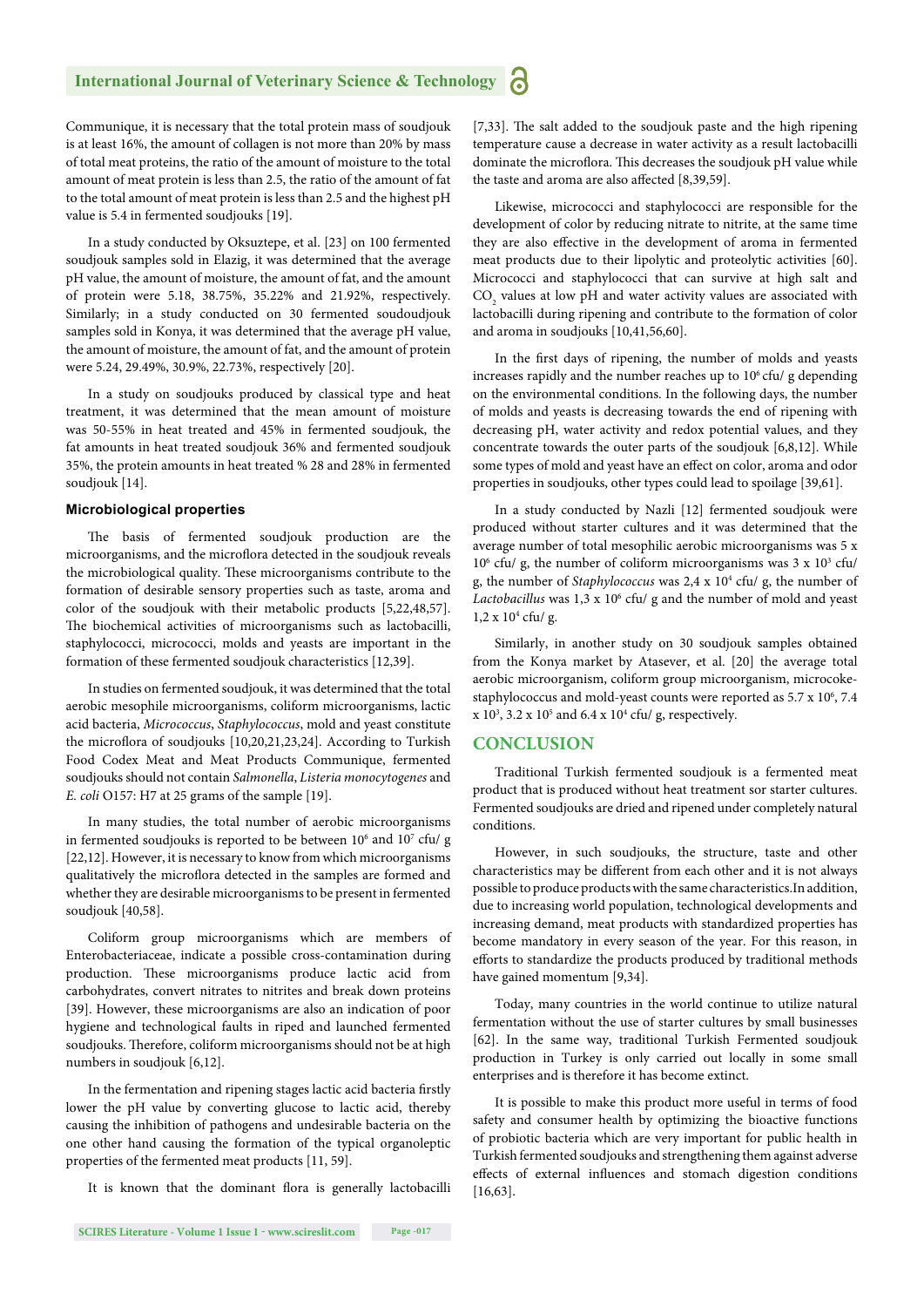#### **International Journal of Veterinary Science & Technology**

In accordance with the information given above, fermented soudjouks produced according to the specified procedures, the following results have been reached. The sensory properties such ascolor, consistency, taste and aroma that are preferred by consumers develop during ripening with microbial fermentation. Due to having low pH and low water activity values which occurs due to the ripening process, fermented soudjouk is a reliable product and has a long shelf life.

In ripe soudjouks, lactobacilli can demonstrate probiotic properties and dominate to the microflora. Therefore fermenfed soudjouks should be considered as a probiotic meat product. In Turkey, there are very modern and high capacity facilities which were built in accordance with global standards. In these facilities, it is possible to produce soudjouks in a shorter time by using starter cultures unique to Turkish fermented soudjouk, by controlled fermentation and drying.

Therefore, it is necessary that the traditional Turkish Fermented soudjouk characteristics should not be lost, the production of this product be encouraged, developed and popularized. Finally, geographical marking of soudjouk needs to be completed rendering fermented soudjouk a national product.

#### **ACKNOWLEDGEMENTS**

We would like to thanks to Asistant Professor. Dr. Ibrahim Gulseren and Researcher Asistant Marin Neio Demirci from Istanbul Sabahattin Zaim University, Istanbul, Turkey because they have reviewed the manuscript and agreed with the content.

#### **REFERENCES**

- 1. Tamang JP, Kailasapathy K. Fermented Foods and Beverages of the World*.*  CRC Press, Newyork, United States of America. 2010. https://goo.gl/sxuHkn
- 2. Kabak B, Dobson AD. An Introduction to the Traditional Fermented Foods and Beverages of Turkey*.* Crit Rev Food Sci Nutr. 2011; 51: 248-260. https://goo.gl/aGJ67r
- 3. Ince K. Dry fermented sausages*.* Meat Sci. 1998; 49: 169-177. https://goo.gl/Pm22sT
- 4. Nazli B. Investigation of the Effect of a Starter Cultural Composition Obtained from Turkish Fermented Sausages on the Quality of Sausages. Journal of Istanbul Univ Vet Fac. 1995; 21: 217-231. https://goo.gl/bdj8MS
- 5. Talon R, Leroy S, Lebert I. Microbial ecosystems of traditional fermented meat products: The importance of indigenous starters. Meat Sci. 2007; 77: 55-62. https://goo.gl/XaLizz
- 6. Inal T. Bacteriological quality and microbiological standardization of Turkish fermented sausage. Journal of Bornova Veterinary Research Institute. 14: 95-103.
- 7. Lucke FK. Fermented sausages. Microbiology of Fermented Foods. 1985; 2: 41-83.
- 8. Tekinsen OC, Dincer B, Kaymaz S, Yucel A. Changes in microbial flora and organoleptic qualities during the maturation of Turkish soudjouk. Journal of Ankara Univ Vet Fac. 1982; 29: 111-130. https://goo.gl/C8DTPL
- 9. Rocha MJ, Elias MN. Quality Improvement of Traditional Dry Fermented Sausages Based on Innovative Technological Strategies. BAOJ Nutrition. 2016; 2: 1-4. https://goo.gl/mXZo5z
- 10. Dincer B, Ozdemir H, Mutluer B, Yagli O, Erol I, Akgun S. Isolation, identificationandproduction of starterculturebacteriaspecifictoTurkishfermentedsausage. Journal of Ankara Univ Vet Fac. 1995; 42: 285-293. https://goo.gl/x8rB8k
- 11. Gurakan GC, Bozoglu TF, Weiss N. Identification of Lactobacillus strains from Turkish style dry-fermented sausage. LWT-Food Science and Technology. 1995; 28: 139-144. https://goo.gl/mHqD7D
- 12. Nazlı B. Researches on theripening of Turkish Fermented Sausage using a local starter culture combination. Tr. J. of Veterinary and Animal Sciences. 1998; 22: 393-397. https://goo.gl/h6pP7H
- 13. Pehlivanoglu H, Nazli B, Imamoglu H, Cakir B. Determination of Quality Characteristics of Products Sold as Fermented Sausage in the Market and Comparison with Traditional Turkish Fermente Sausage. J Fac Vet Med Istanbul Univ. 2015; 41: 191-198. https://goo.gl/SH9T1X
- 14. I Degirmencioglu MA, Gokgozogluİ, Tavsanlı H. A Research on Determination of Changes in Properties of Sausages Ripened by Classical Type and Heat Treatment. Turkey 9th Food Congress. Balikesir Univ Susurluk Vocational High School, Susurluk, Balikesir. 2006; 24-26.
- 15. Serdaroglu M I. Meat Products "Sucuk" Workshop Report. I. Meat Products "Sucuk" Workshop. 2006
- 16. Rouhi M, Sohrabvandi S, Mortazavian AM, Probiotic Fermented Sausage: Viability of Probiotic Microorganisms and Sensory Characteristics. Crit Rev Food Sci Nutr. 2013; 53: 331-348. https://goo.gl/DMTnyx
- 17. Ensoy U, Kolsarici N, Candogan K, Karslioglu B. Changes in biochemical and microbiological characteristics of turkey sucuks as affected by processing and starter culture utilization. Journal of Muscle Foods. 2010; 21: 142-165. https://goo.gl/g3nTwb
- 18. Anonim (2012a) Turkish Sausage TS1070. Turkish Standards Institute, Ministries, Ankara.
- 19. Anonim (2012b) Turkish Food Codex Meat and Meat Products Communiqué (Communiqué No. 2012/74) Official Gazette, 28488, Ministry of Food, Agriculture and Livestock, Ankara.
- 20. Atasever M, Keles A, Guner A, Ucar G. Some quality features of fermented sausages served for consumption in Konya. Journal of Veterinary Science. 1998; 14: 27-32.
- 21. ERCOSKUN Hudayi, oZKAL Sami Gokhan. Kinetics of traditional Turkish sausage quality aspects during fermentation. Food Control. 2011; 22: 165- 172. https://goo.gl/UQR91x
- 22. Erdogrul o, Ergun o. Some physical, chemical, sensory and microbiological characteristics of sausages consumed in Kahramanmaras market. Journal of Istanbul Univ Vet Fac. 2005; 31: 55-65. https://goo.gl/TeF96m
- 23. Oksuztepe G, Guran Hs, Incili GK, Gul SB. Microbiological and Chemical Qualities of Fermented sausages Served at Elazig. Journal of Fırat Univ Vet Health Sciences. 2011; 25: 107-114.
- 24. Sancak YC, Kayaardi S, Sagun E, Isleyici o, Sancak H. Investigation of the physical, chemical, microbiological and organoleptic qualities of fermented Turkish sausages served in Van province market. Journal of 100th yearUniv Vet Fac. 1996; 7: 67-73.
- 25. Erdogrul oT. Existence of Yersinia enterocolitica in salami and sucuk. Journal of Biotechnology. 2000; 24: 75-79.
- 26. Soyer A. Effect of fat level and ripening temperature on biochemical and sensory characteristics of naturally fermented Turkish sausages (sucuk). European Food Research and Technology. 2005; 221: 412-415. https://goo.gl/GUfein
- 27. Toldra Vilardell F, Reig Riera MM. Innovations for healtier processed meats. Trends in Food Science and Technology 2011; 22: 517-522. https://goo.gl/ zwPdgU
- 28. Kolozyn-Krajewska D, Dolatowski ZJ. Probiotics in fermented meat products. Acta Sci Pol Technol Aliment. 2009; 8: 61-74. https://goo.gl/DBnKqP
- 29. Sena Ozbay Dogu, Cemalettin Sarıcoban. Probiotic Meat Products and Nutrition. Journal of Turkish Agriculture-Food Science and Technology. 2015; 3: 183-189. https://goo.gl/aPdu2k
- 30. Basyigit G, Karahan AG, Kılıc B. Functional starter culture sand probiotics in fermented meat products. Journal of Turkish Hygiene and Experimental Biology. 2007; 64: 60-69.
- 31. Palamutoglu R, Kasnak C. Probiotic Use in Fermented Meat Products Production. Journal of Turkish Agriculture-Food Science and Technology. 2014; 2: 208-213.
- 32. Lücke FK. Utilization of microbes to process and preserve meat. Meat Sci. 2000; 56: 105-115. https://goo.gl/q9957c